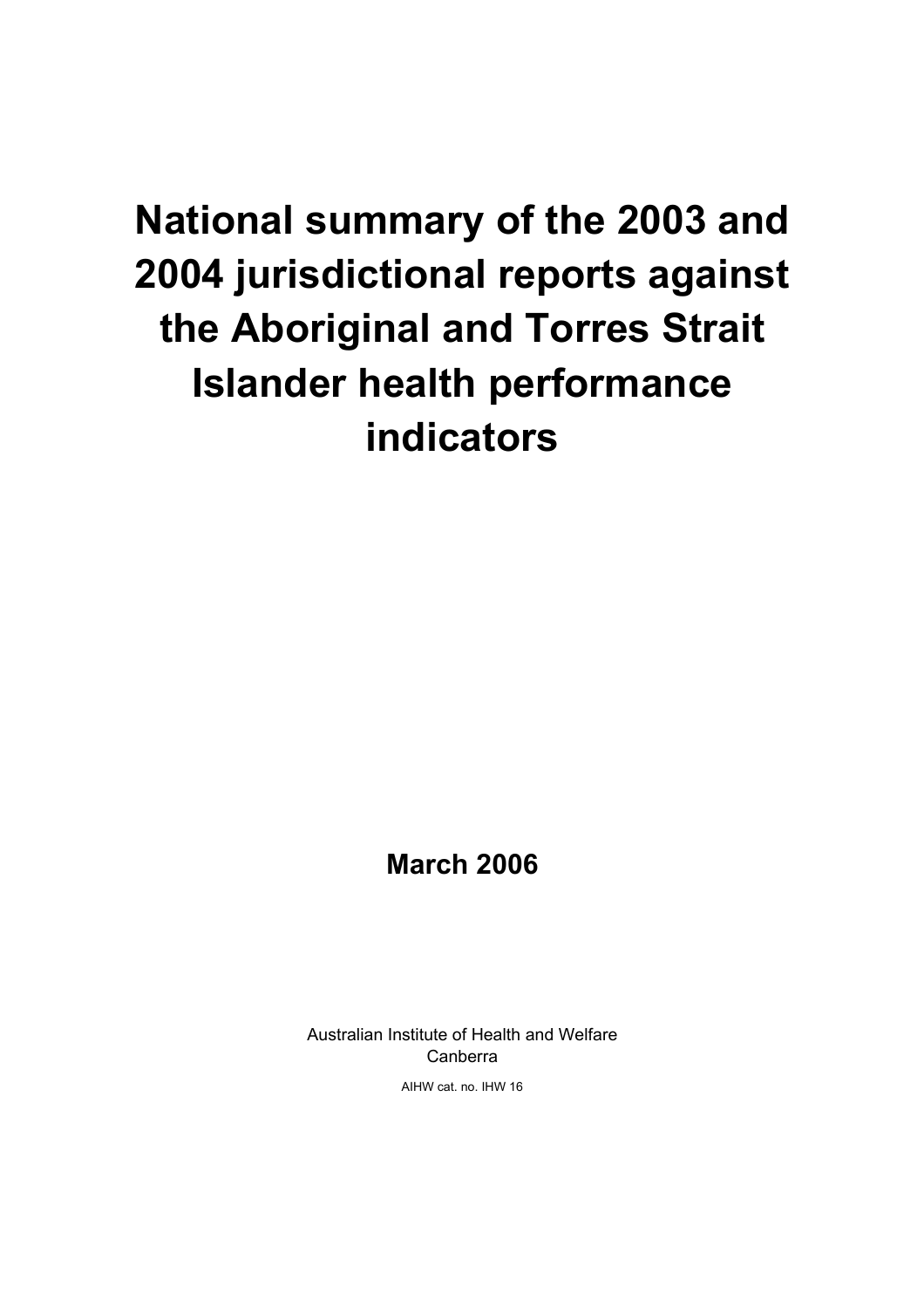© Australian Institute of Health and Welfare 2006

This work is copyright. Apart from any use as permitted under the *Copyright Act 1968*, no part may be reproduced without prior written permission from the Australian Institute of Health and Welfare. Requests and enquiries concerning reproduction and rights should be directed to the Head, Business Promotion and Media, Australian Institute of Health and Welfare, GPO Box 570, Canberra ACT 2601.

A complete list of the Institute's publications is available from Business Promotion and Media, Australian Institute of Health and Welfare, GPO Box 570, Canberra ACT 2601, or via the Institute's web site (http://www.aihw.gov.au). ISBN 1 74024 383 8

#### **Suggested citation**

Standing Committee on Aboriginal and Torres Strait Islander Health and Statistical Information Management Committee 2006. National summary of the 2003 and 2004 jurisdictional reports against the Aboriginal and Torres Strait Islander health performance indicators. AIHW cat. no. IHW 16. Canberra: Australian Institute of Health and Welfare.

#### **Australian Institute of Health and Welfare**

Board Chair Hon. Peter Collins, AM, QC

Any enquiries about or comments on this publication should be directed to:

Dr Fadwa Al-Yaman Aboriginal and Torres Strait Islander Health and Welfare Unit Australian Institute of Health and Welfare GPO Box 570 Canberra ACT 2601 Phone: (02) 6244 1146 E-mail: atsihwu@aihw.gov.au

Published by Australian Institute of Health and Welfare Printed by Pirion Pty Ltd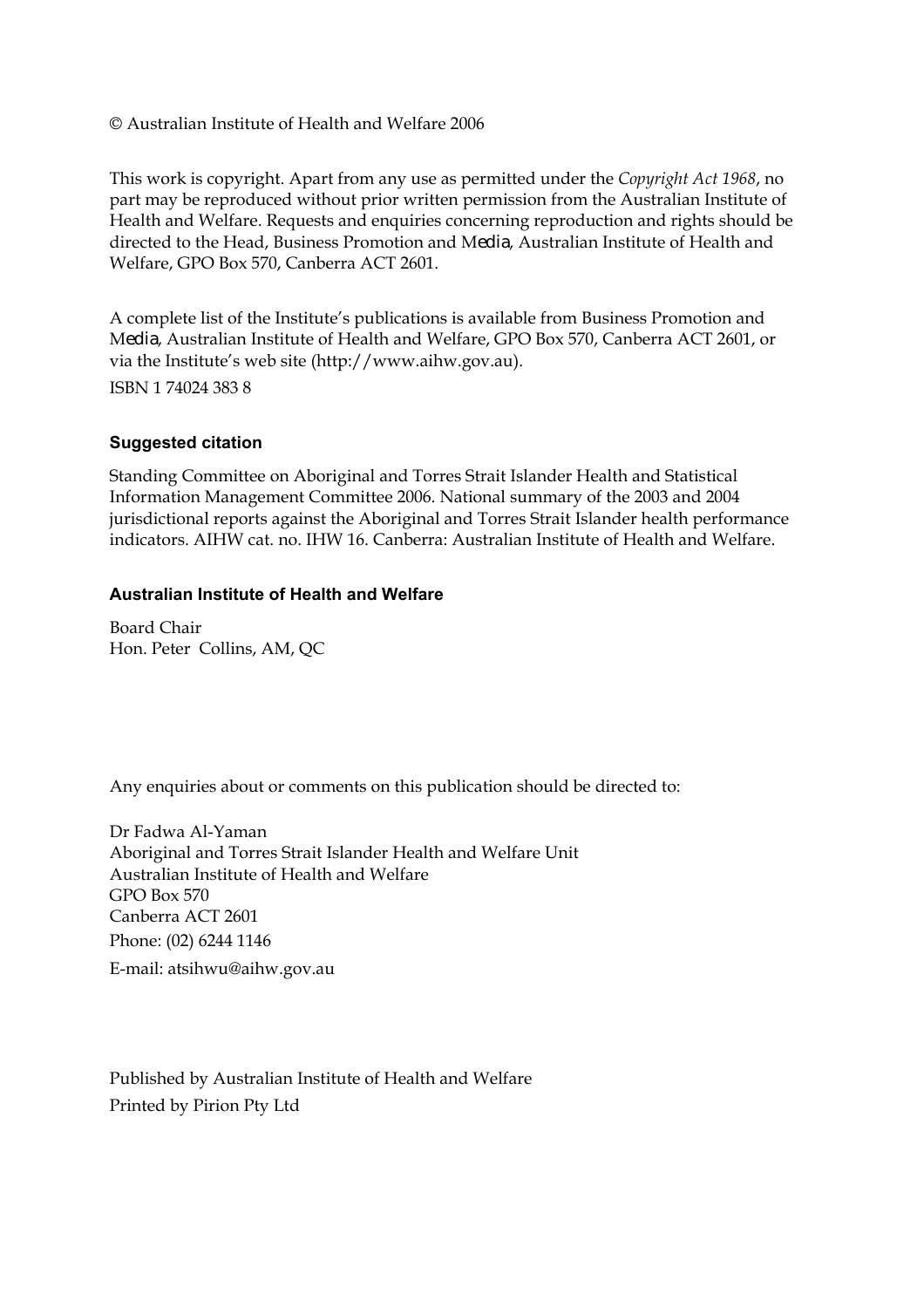## **Foreword**

This report is the second report against the refined set of indicators endorsed by the Australian Health Ministers' Advisory Council (AHMAC) in 2000, and the fifth time that all jurisdictions have reported against a set of national performance indicators for Aboriginal and Torres Strait Islander health. AHMAC produces these reports in order to inform policy makers and senior government officials on aspects of, and trends in, Aboriginal and Torres Strait Islander health. The Australian Institute of Health and Welfare compiled this report for the Standing Committee on Aboriginal and Torres Strait Islander Health (SCATSIH) on behalf of AHMAC.

The report demonstrates the need for ongoing, significant and concerted action on factors that contribute to the general health and wellbeing of Aboriginal and Torres Strait Islander peoples. It also shows that, while data quality has improved, further work remains to be done in this area, especially in the jurisdictions where the quality of Indigenous identification is not adequate for statistical reporting.

AHMAC, through SCATSIH and the National Advisory Group on Aboriginal and Torres Strait Islander Health Information and Data, is actively supporting data development work to improve the quality of key health performance indicators. Work is also underway to improve the way we monitor health system performance for Aboriginal and Torres Strait Islander Australians. SCATSIH is advising AHMAC on the policy context and implications of this report.

I am pleased to present this report on behalf of SCATSIH, and would like to take this opportunity to commend the many people involved in preparing the information provided.

Robert Griew Chair Standing Committee on Aboriginal and Torres Strait Islander Health

December 2005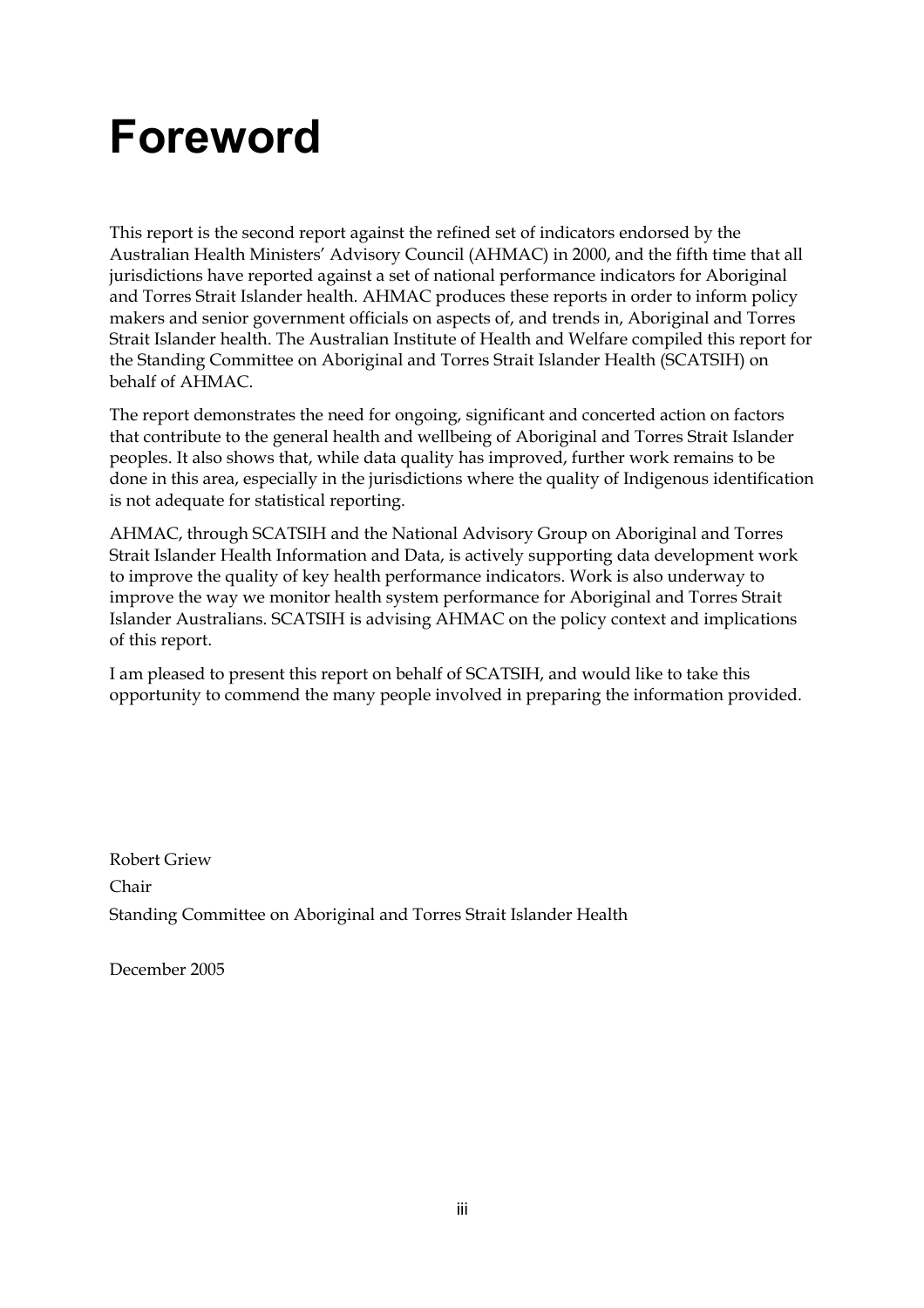## **Acknowledgments**

This report was prepared by a project team within the Australian Institute of Health and Welfare. The team comprised Fadwa Al-Yaman and Michelle Gourley. The team acknowledges that the successful completion of this report owes much to a number of committees, agencies and individuals.

Our thanks go to members of the following committees: the Standing Committee on Aboriginal and Torres Strait Islander Health, the National Advisory Group on Aboriginal and Torres Strait Islander Health Information and Data (NAGATSIHID) and the Statistical Information Management Committee (SIMC).

Specific thanks are also extended to the following people who coordinated data collection within their jurisdiction or agency on these National Performance Indicators: Anne Leverton, Carey Smith, Debra Reid, Kirrily Harrison and Jilska Payoe (Office of Aboriginal and Torres Strait Islander Health, Australian Government Department of Health and Ageing), Ray Mahoney (New South Wales Health Department), Mary Sullivan (Victorian Department of Human Services), Don Lewis and Melissa Browning (Queensland Health), Daniel McAullay (Western Australian Department of Health), Leanne Ennis (South Australian Department of Health), Carol Owen and Jeanette James (Tasmanian Department of Health and Human Services), Kate Turner (Australian Capital Territory Department of Health and Community Care), Richard Inglis and Fred Stacey (Northern Territory Health Services), Sean Tarrant and Vicki Bennett (Health Insurance Commission), Dan Black and Rita Scholl (Australian Bureau of Statistics), and Lawrence Doherty and Jenny Morison (Department of Education, Science and Training).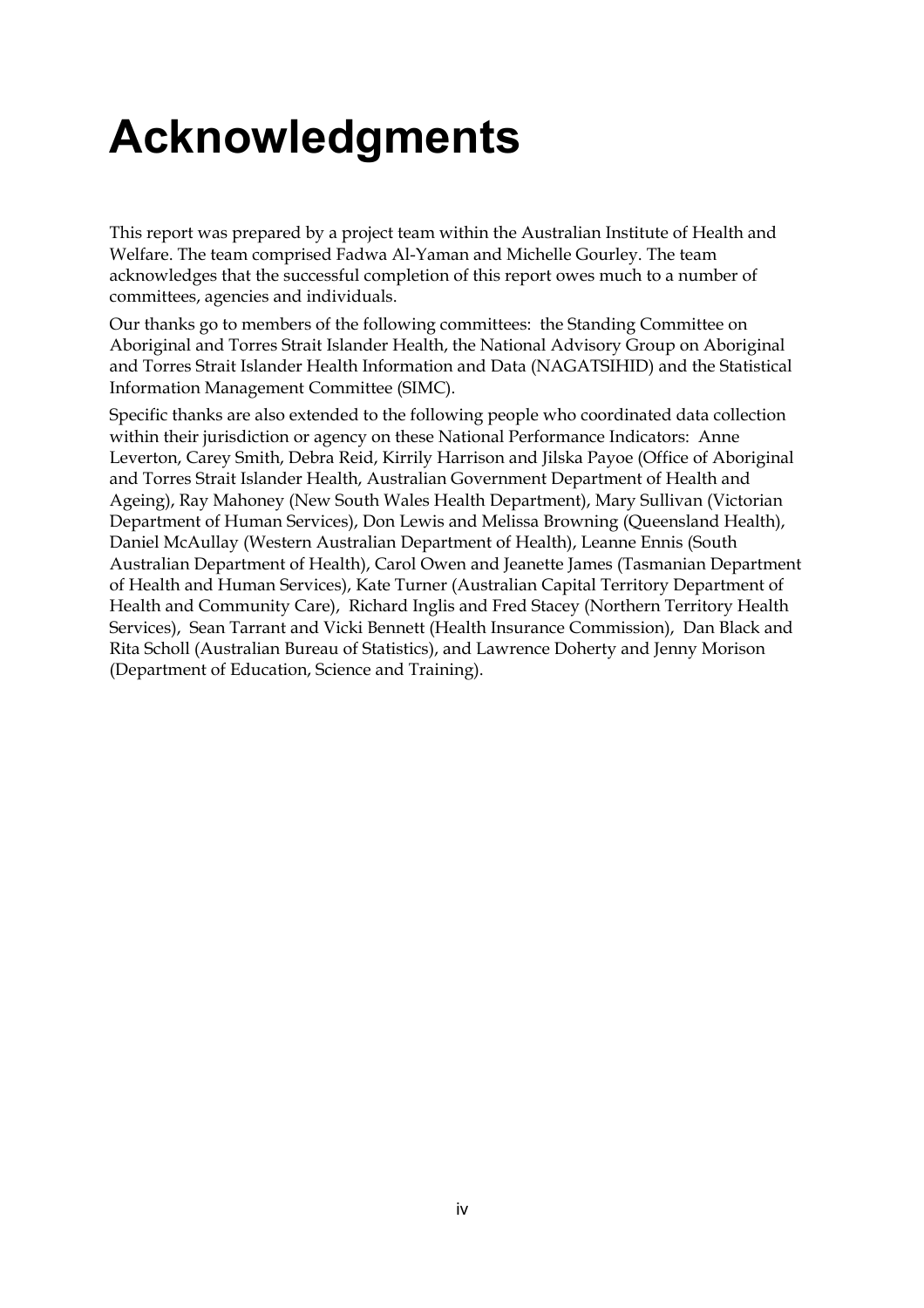# **Contents**

| Indicator 1. Efforts to improve identification of Aboriginal and Torres Strait |
|--------------------------------------------------------------------------------|
| Indicator 2. Government expenditure on health services for Aboriginal and      |
| Indicator 4. Government expenditure on, and description of, selected health    |
|                                                                                |
|                                                                                |
|                                                                                |
|                                                                                |
|                                                                                |
|                                                                                |
|                                                                                |
|                                                                                |
|                                                                                |
|                                                                                |
| Indicator 13. Aboriginal and Torres Strait Islander representation on health/  |
|                                                                                |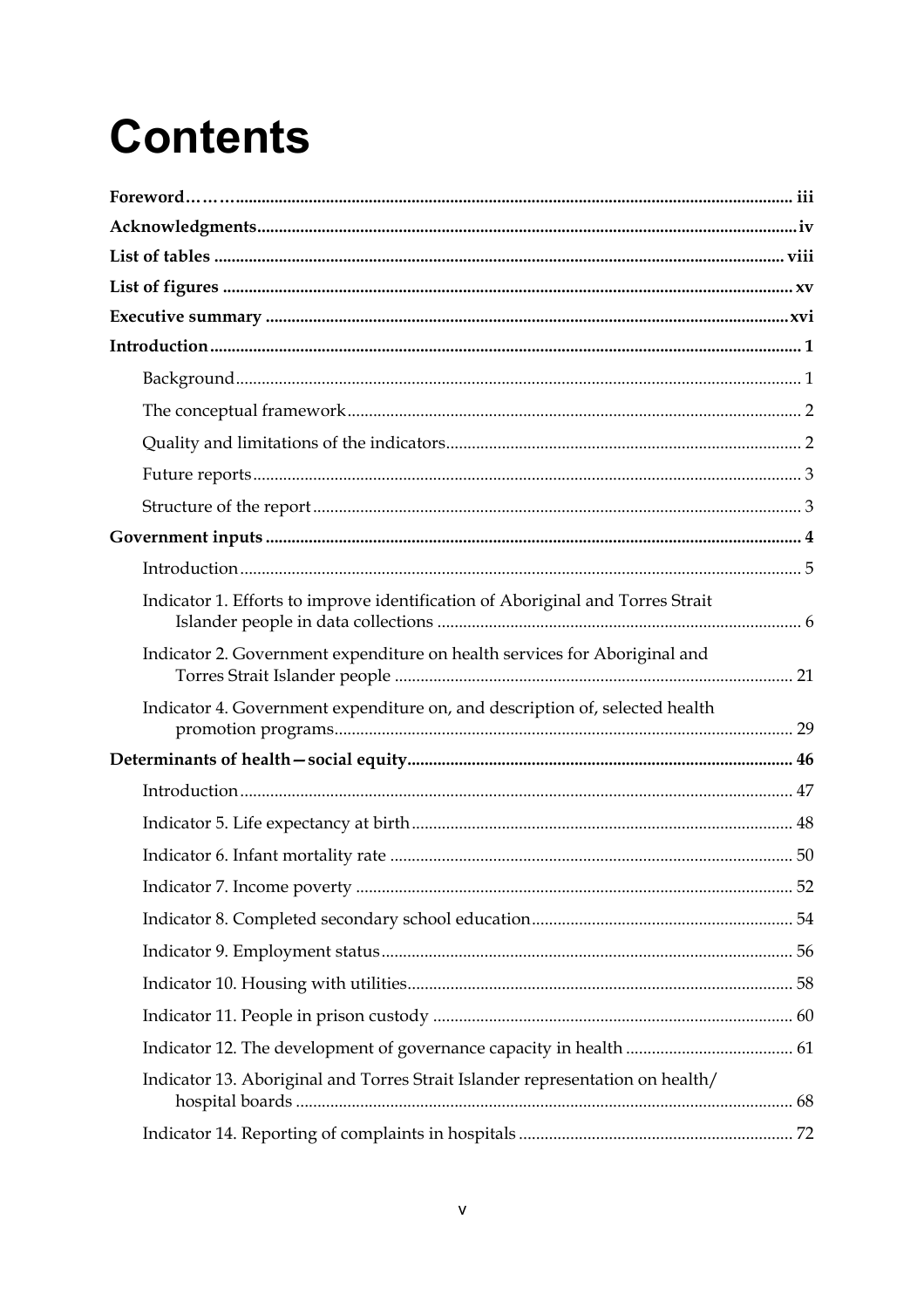| Indicator 15. Aboriginal and Torres Strait Islander community-controlled health        |  |
|----------------------------------------------------------------------------------------|--|
|                                                                                        |  |
|                                                                                        |  |
| Indicator 18. Access to primary health care services - small homeland communities      |  |
|                                                                                        |  |
| Indicator 20. Aboriginal and Torres Strait Islander people in the health workforce  98 |  |
| Indicator 21. Higher education and training in key health professions 107              |  |
| Indicator 22. Workforce availability in primary health care services 115               |  |
|                                                                                        |  |
|                                                                                        |  |
|                                                                                        |  |
|                                                                                        |  |
|                                                                                        |  |
|                                                                                        |  |
|                                                                                        |  |
|                                                                                        |  |
|                                                                                        |  |
|                                                                                        |  |
|                                                                                        |  |
|                                                                                        |  |
| Indicator 35. Injuries presenting to hospital accident and emergency facilities 146    |  |
|                                                                                        |  |
|                                                                                        |  |
| Indicator 37. Notification rates for selected vaccine-preventable diseases 152         |  |
|                                                                                        |  |
| Indicator 39. Notification rates for sexually transmissible diseases 156               |  |
|                                                                                        |  |
|                                                                                        |  |
|                                                                                        |  |
| Indicator 43. Hospitalisation ratios for respiratory diseases and lung cancer 180      |  |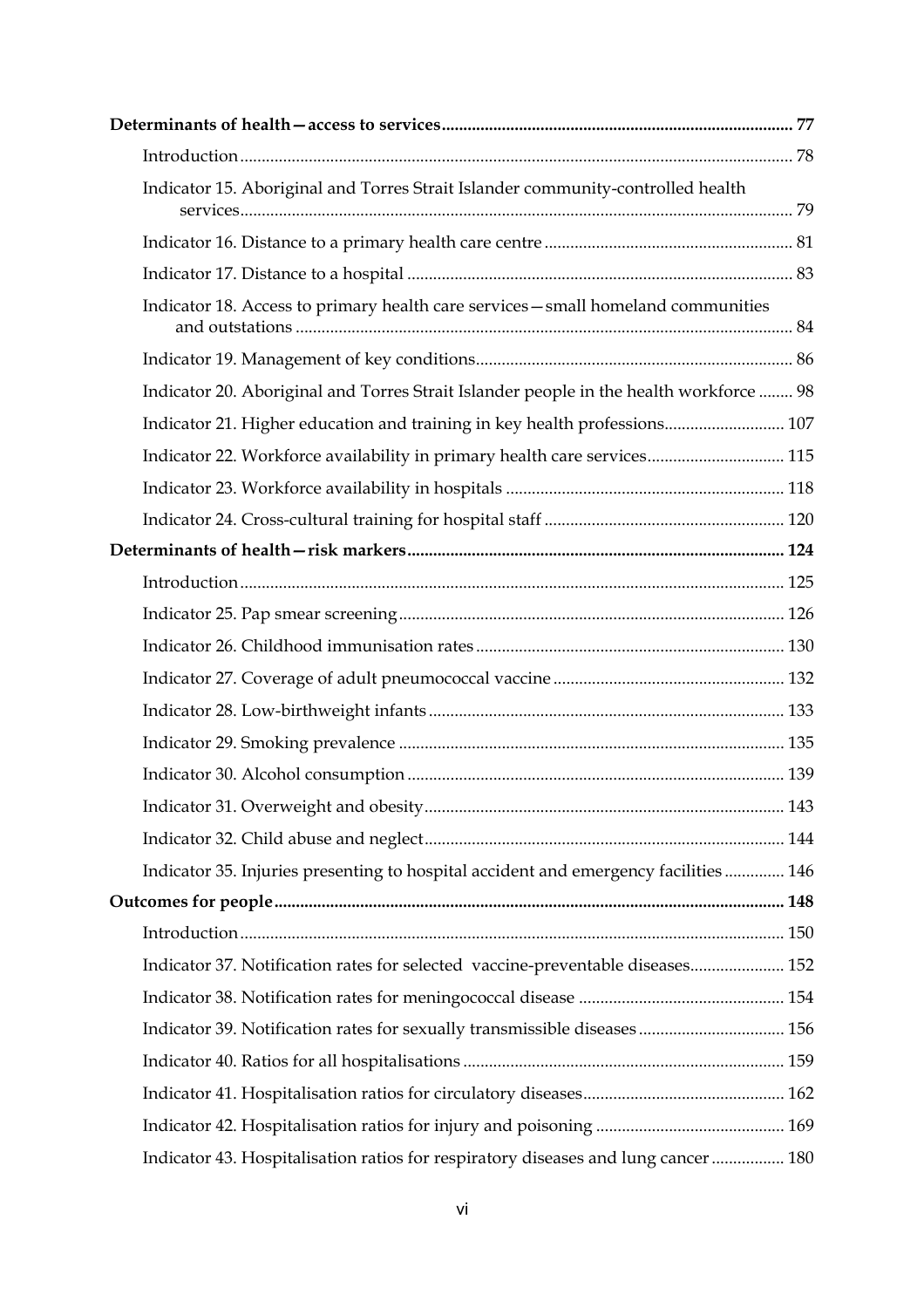| Indicator 45. Hospitalisation ratios for tympanoplasty associated with otitis media 194   |  |
|-------------------------------------------------------------------------------------------|--|
| Indicator 46. Hospitalisation ratios for mental health conditions 196                     |  |
|                                                                                           |  |
| Indicator 48. Stillbirths to Aboriginal and Torres Strait Islander mothers 206            |  |
|                                                                                           |  |
|                                                                                           |  |
|                                                                                           |  |
| Indicator 52. Standardised mortality ratios for circulatory diseases 215                  |  |
| Indicator 53. Standardised mortality ratios for injury and poisoning 222                  |  |
| Indicator 54. Standardised mortality ratios for respiratory diseases and lung cancer  233 |  |
|                                                                                           |  |
|                                                                                           |  |
|                                                                                           |  |
|                                                                                           |  |
|                                                                                           |  |
|                                                                                           |  |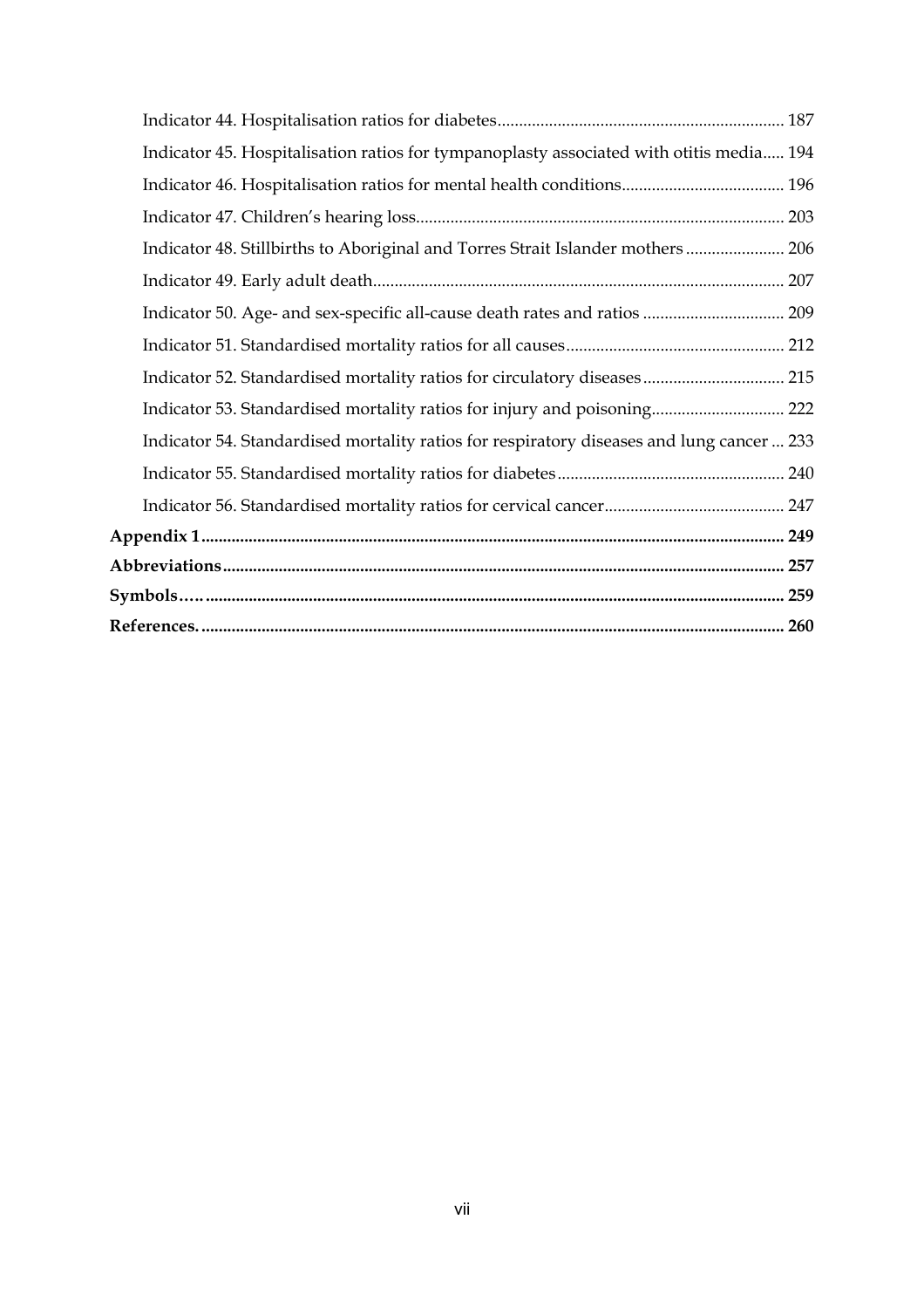## **List of tables**

| Table 2.1: | Annual expenditure and expenditure per person by the Australian Government<br>and state/territory governments, by source of funds and Indigenous status,                     |     |
|------------|------------------------------------------------------------------------------------------------------------------------------------------------------------------------------|-----|
| Table 2.2: | Estimated annual and per person state/territory expenditure on health services,                                                                                              |     |
| Table 4.1: | Expenditure on health promotion programs targeting Aboriginal and Torres                                                                                                     |     |
| Table 5.1: | Experimental estimates of life expectancy at birth, by Indigenous status, sex and state                                                                                      |     |
| Table 7.1: | Proportion of households with household size-adjusted weekly incomes below<br>the Australian 20th and 50th percentiles, by Indigenous status and state and                   |     |
| Table 8.1: | Number and proportion of people aged 20-24 years who completed Year 12 or<br>equivalent, by sex, Indigenous status and state and territory, 200254                           |     |
| Table 9.1: | Labour force status of Indigenous and non-Indigenous persons aged 20-64 years,                                                                                               |     |
|            | Table 10.1: Number and proportion of permanent dwellings in discrete Indigenous<br>communities by whether connected to water and electricity supply and sewerage             |     |
|            | Table 11.1: Rate of Indigenous imprisonment per 100,000, by state and territory, 30 June 200460                                                                              |     |
|            | Table 15.1: Number of and expenditure on Aboriginal and Torres Strait Islander primary                                                                                       | .80 |
|            | Table 16.1: Discrete Indigenous communities by distance to nearest community health clinic,                                                                                  |     |
|            | Table 17.1: Discrete Indigenous communities by distance to the nearest acute hospital, for                                                                                   |     |
|            | Table 18.1: Number and proportion of communities with less than 50 people and more than<br>50 km from a community health clinic, by access to selected health professionals, |     |
|            | Table 20.1: Aboriginal and Torres Strait Islander employment in the health workforce, by                                                                                     |     |
|            | Table 20.2: Aboriginal and Torres Strait Islander employment in the health workforce, by                                                                                     |     |
|            | Table 21.1: Number of Aboriginal and Torres Strait Islander people qualifying or currently                                                                                   |     |
|            | Table 21.2: Number of Aboriginal and Torres Strait Islander people qualifying or currently                                                                                   |     |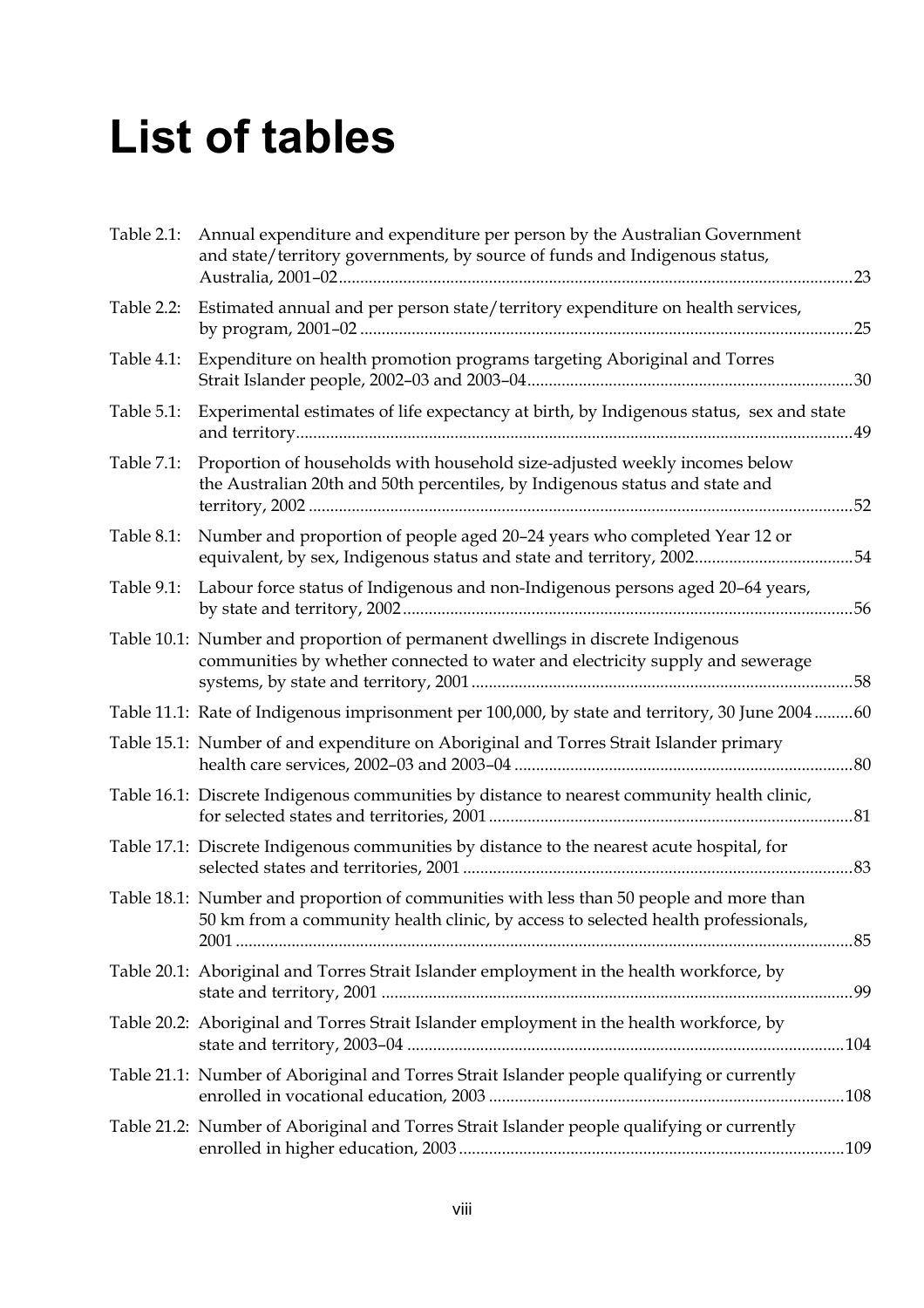| Table 21.3: Number of Aboriginal and Torres Strait Islanders qualifying or currently in                                                                                              |      |
|--------------------------------------------------------------------------------------------------------------------------------------------------------------------------------------|------|
| Table 21.4: Number of Aboriginal and Torres Strait Islander people qualifying or currently                                                                                           |      |
| Table 22.1: Full-time equivalent positions employed by Australian Government-funded<br>Aboriginal and Torres Strait Islander primary health care services, 30 June 2003116           |      |
| Table 23.1: Medical workforce numbers in acute care hospitals where more than 25% of<br>separations are for Aboriginal and Torres Strait Islander people, selected states            | .119 |
| Table 26.1: The proportion of Indigenous children who were fully immunised at 1, 2 and<br>6 years of age, for selected states and territories, 30 June 2003 and 30 June 2004 130     |      |
| Table 27.1: Vaccination coverage estimates for influenza and pneumococcal disease for                                                                                                |      |
| Table 29.1: Smoking status of Indigenous adults aged 18 years and over, by age, sex and                                                                                              |      |
| Table 30.1: Indigenous persons aged 15 years and over: by whether consumed alcohol and                                                                                               |      |
| Table 31.1: Weight status: Indigenous adults aged 18 years and over based on body mass                                                                                               |      |
| Table 32.1: Children in child protection substantiations: number and rates per 1,000 children,                                                                                       |      |
| Table 35.1: Aboriginal and Torres Strait Islander presentations at hospital accident and<br>emergency facilities, for selected states and territories, by cause of injury, 2002-03   |      |
| Table 37.1: Number and rate per 100,000 of notifications for pertussis among Indigenous                                                                                              |      |
| Table 38.1: Number and rate per 100,000 of notifications for meningococcal disease among                                                                                             |      |
| Table 39.1: Number of sexually transmissible diseases among Aboriginal and Torres Strait<br>Islander people aged 15-54 years, by sex, for selected states and territories, 2003      |      |
| Table 39.2: Rate per 100,000 of sexually transmissible diseases among Aboriginal and Torres<br>Strait Islander people aged 15-54 years, by sex, for selected states and territories, |      |
| Table 40.1: Hospitalisations for persons aged 0-74 years, by Indigenous status and sex, by                                                                                           |      |
| Table 40.2: Age-standardised hospitalisation rates and standardised hospital separation<br>ratios for persons aged 0-74 years, by Indigenous status and sex, by state and            |      |
| Table 41.1: Hospitalisations for circulatory disease for persons aged 0-74 years, by<br>Indigenous status and sex, by state and territory, 2002-03 to 2003-04 163                    |      |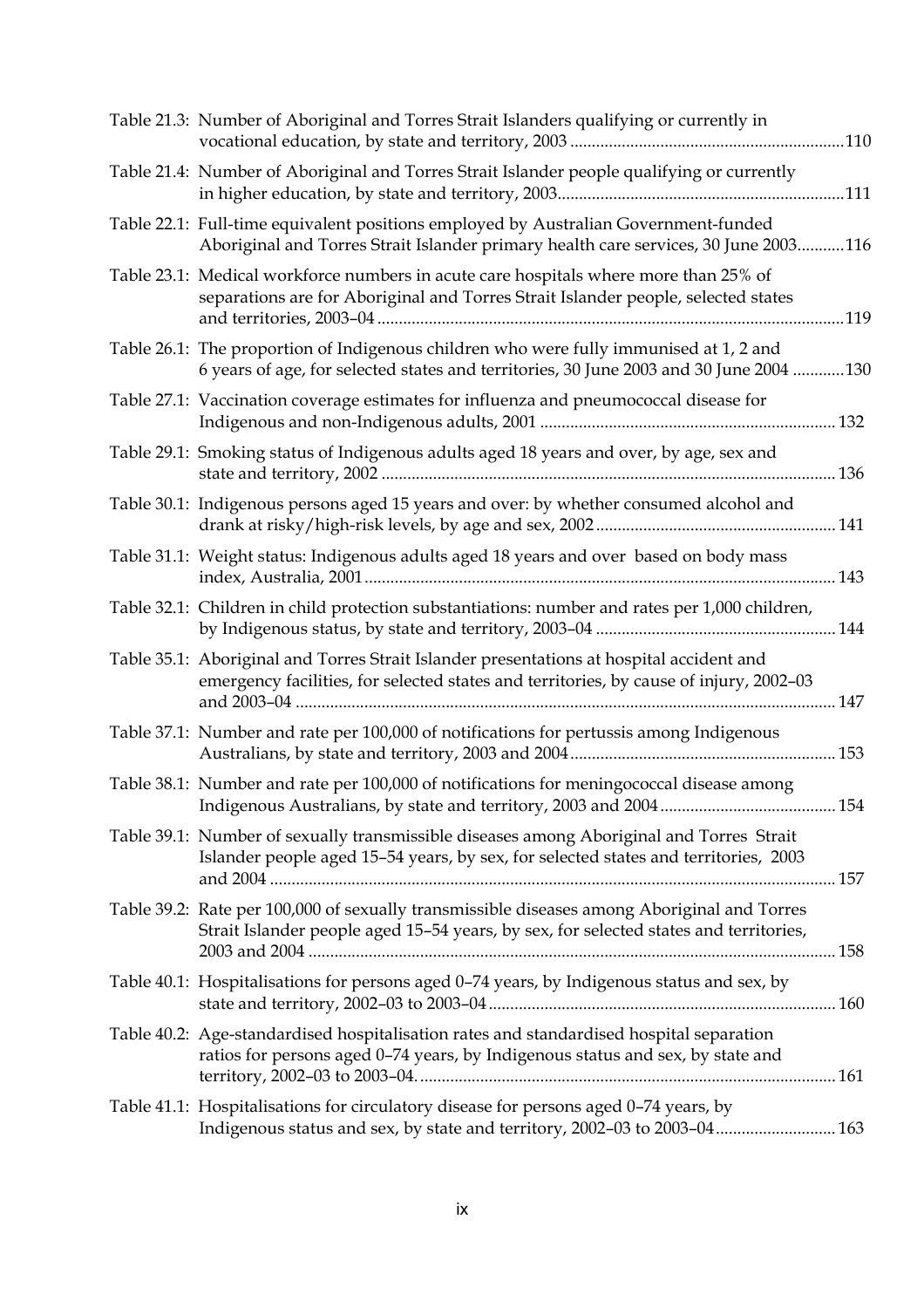| Table 41.2: Age-standardised hospitalisation rates and standardised hospital separation<br>ratios for circulatory disease for persons aged 0-74 years, by Indigenous status                                                                         |  |
|-----------------------------------------------------------------------------------------------------------------------------------------------------------------------------------------------------------------------------------------------------|--|
| Table 41.3: Hospitalisations for coronary heart disease for persons aged 0-74 years, by<br>Indigenous status and sex, by state and territory, 2002-03 to 2003-04 165                                                                                |  |
| Table 41.4: Age-standardised hospitalisation rates and standardised hospital separation<br>ratios for coronary heart disease for persons aged 0-74 years, by Indigenous                                                                             |  |
| Table 41.5: Hospitalisations for rheumatic fever and heart disease for persons aged<br>0-74 years by Indigenous status and by sex, by state and territory, 2002-03 to                                                                               |  |
| Table 41.6: Age-standardised hospitalisation rates and standardised hospital separation<br>ratios for rheumatic fever and heart disease for persons aged 0-74 years, by<br>Indigenous status, sex and state and territory, 2002-03 to 2003-04.  168 |  |
| Table 42.1: Hospitalisations for injury and poisoning for persons aged 0-74 years, by<br>Indigenous status and sex, by state and territory, 2002-03 to 2003-04 170                                                                                  |  |
| Table 42.2: Age-standardised hospitalisation rates and standardised hospital separation<br>ratios for injury and poisoning for persons aged 0-74 years, by Indigenous status                                                                        |  |
| Table 42.3: Hospitalisations for transport accidents for persons aged 0-74 years by<br>Indigenous status and sex, by state and territory, 2002-03 to 2003-04 172                                                                                    |  |
| Table 42.4: Age-standardised hospitalisation rates and standardised hospital separation<br>ratios for transport accidents for persons aged 0-74 years, by Indigenous status                                                                         |  |
| Table 42.5: Hospitalisations for other accidents for persons aged 0-74 years, by Indigenous                                                                                                                                                         |  |
| Table 42.6: Age-standardised hospitalisation rates and standardised hospital separation<br>ratios for other accidents for persons aged 0-74 years, by Indigenous status and                                                                         |  |
| Table 42.7: Hospitalisations for self-harm for persons aged 0-74 years, by Indigenous status                                                                                                                                                        |  |
| Table 42.8: Age-standardised hospitalisation rates and standardised hospital separation<br>ratios for self-harm for persons aged 0-74 years, by Indigenous status and sex, by                                                                       |  |
| Table 42.9: Hospitalisations for assault for persons aged 0-74 years, by Indigenous status                                                                                                                                                          |  |
| Table 42.10: Age-standardised hospitalisation rates and standardised hospital separation<br>ratios for assault for persons aged 0-74 years, by Indigenous status and sex, by                                                                        |  |
| Table 43.1: Hospitalisations for respiratory diseases for persons aged 0-74 years, by<br>Indigenous status and sex, by state and territory, 2002-03 to 2003-04 181                                                                                  |  |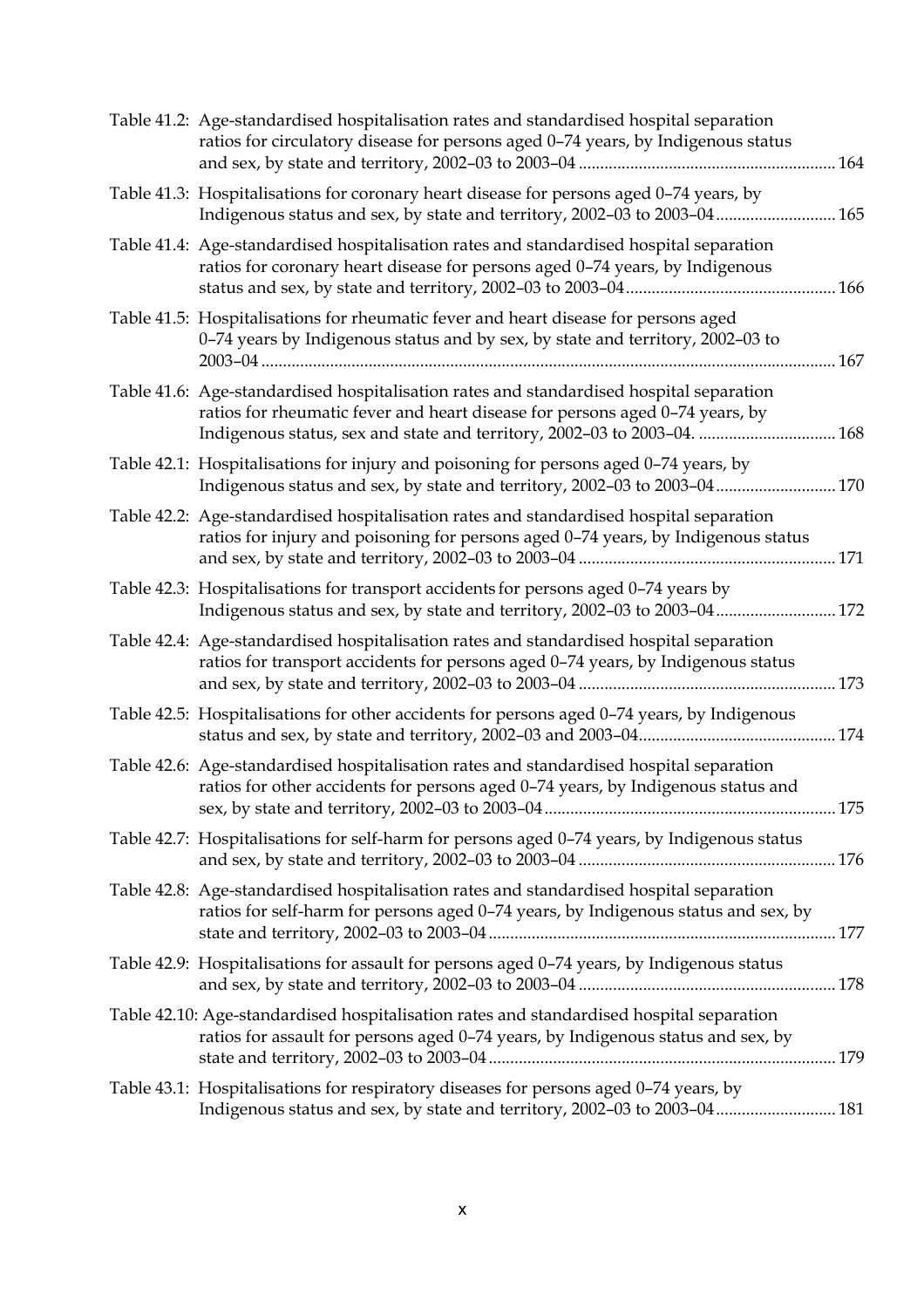| Table 43.2: Age-standardised hospitalisation rates and standardised hospital separation<br>ratios for respiratory diseases for persons aged 0-74 years, by Indigenous status                                                                                   |      |
|----------------------------------------------------------------------------------------------------------------------------------------------------------------------------------------------------------------------------------------------------------------|------|
| Table 43.3: Hospitalisations for a principal diagnosis of pneumonia for persons aged<br>0-74 years, by Indigenous status and sex, by state and territory, 2002-03 to                                                                                           | .183 |
| Table 43.4: Age-standardised hospital separation rates and standardised hospital separation<br>ratios for a principal diagnosis of pneumonia for persons aged 0-74 years, by<br>Indigenous status and sex, by state and territory, 2002-03 to 2003-04184       |      |
| Table 43.5: Hospitalisations for lung cancer for persons aged 0-74 years, by Indigenous                                                                                                                                                                        |      |
| Table 43.6: Age-standardised hospital separation rates and standardised hospital separation<br>ratios for lung cancer for persons aged 0-74 years, by Indigenous status and sex,                                                                               |      |
| Table 44.1: Hospitalisations for diabetes as the principal diagnosis for persons aged<br>0-74 years, by Indigenous status and sex, by state and territory, 2002-03 to                                                                                          | .188 |
| Table 44.2: Age-standardised hospitalisation rates and standardised hospital separation<br>ratios for diabetes as the principal diagnosis for persons aged 0-74 years, by<br>Indigenous status and sex, by state and territory, 2002-03 to 2003-04             | .189 |
| Table 44.3: Hospitalisations for diabetes as an associated diagnosis for persons aged<br>0-74 years, by Indigenous status and sex, by state and territory, 2002-03 to                                                                                          | 190  |
| Table 44.4: Age-standardised hospitalisation rates and standardised hospital separation<br>ratios for diabetes as an associated diagnosis for persons aged 0-74 years, by<br>Indigenous status and sex, by state and territory, 2002-03 to 2003-04191          |      |
| Table 44.5: Hospitalisations for diabetes as a principal or an associated diagnosis for persons<br>aged 0-74 years, by Indigenous status and sex, by state and territory, 2002-03                                                                              | .192 |
| Table 44.6: Age-standardised hospitalisation rates and standardised hospital separation<br>ratios for diabetes as a principal or associated cause for persons aged 0-74 years,<br>by Indigenous status and sex, by state and territory, 2002-03 to 2003-04 193 |      |
| Table 45.1: Hospitalisations for tympanoplasty and otitis media <sup>(a)</sup> for children aged 0-14<br>years, by Indigenous status and sex, by state and territory, 2002-03 to 2003-04 194                                                                   |      |
| Table 45.2: Age-standardised hospitalisation rates and standardised hospital separation<br>ratios for tympanoplasty and otitis media, for children aged 0-14 years, by<br>Indigenous status and sex, by state and territory, 2002-03 and 2003-04195            |      |
| Table 46.1: Hospitalisations for depressive disorders for persons aged 0-74 years, by<br>Indigenous status and sex, by state and territory, 2002-03 and 2003-04197                                                                                             |      |
| Table 46.2: Age-standardised hospitalisation rates and standardised hospital separation<br>ratios for depressive disorders for persons aged 0-74 years, by Indigenous status                                                                                   |      |
| Table 46.3: Hospitalisations for anxiety disorders for persons aged 0-74 years, by<br>Indigenous status and sex, by state and territory, 2002-03 to 2003-04199                                                                                                 |      |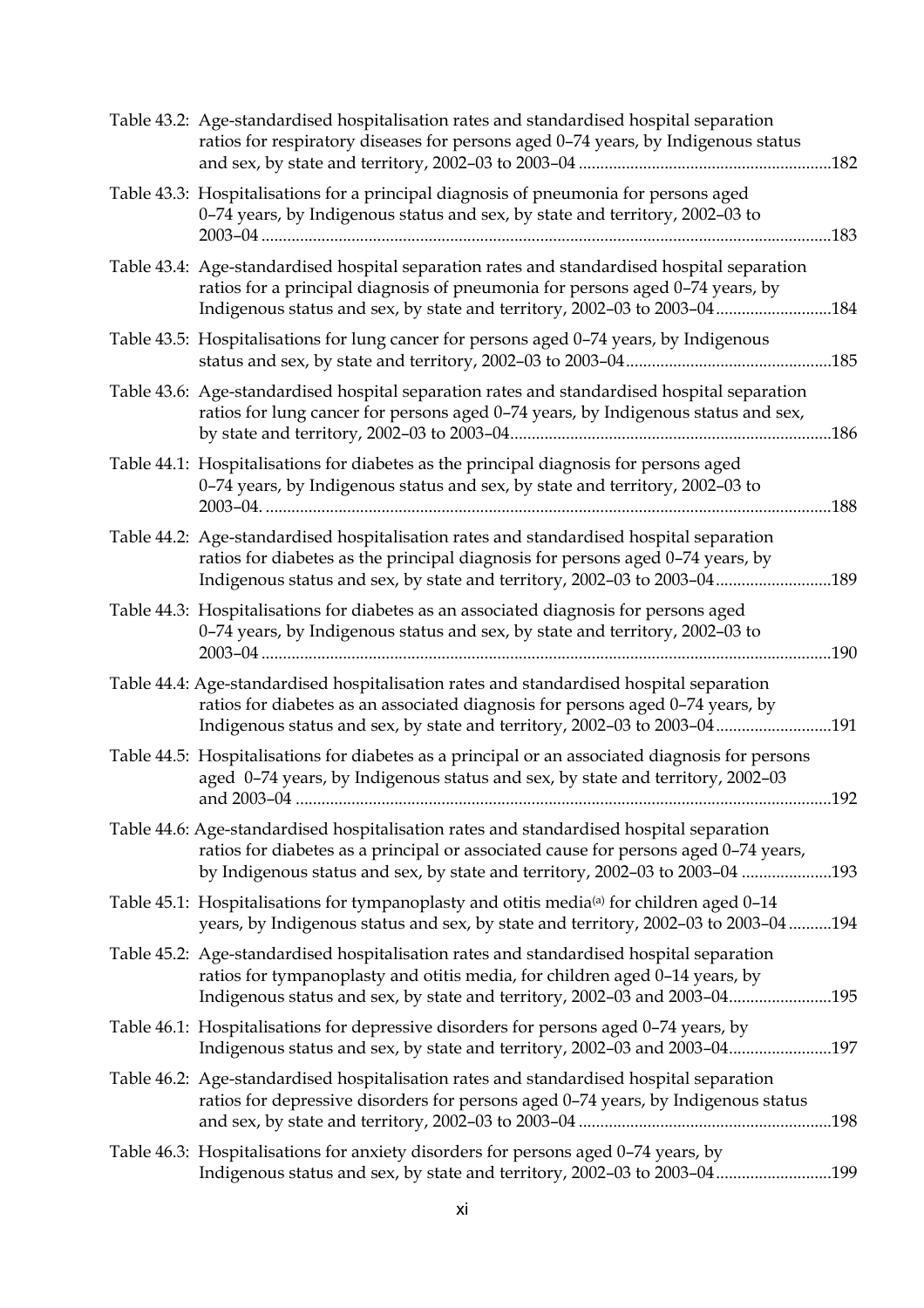| Table 46.4: Age-standardised hospitalisation rates and standardised hospital separation<br>ratios for anxiety disorders for persons aged 0-74 years, by Indigenous status                  | 200   |
|--------------------------------------------------------------------------------------------------------------------------------------------------------------------------------------------|-------|
| Table 46.5: Hospitalisations for substance use disorders for persons aged 0-74 years, by<br>Indigenous status, sex and state and territory, 2002-03 to 2003-04.  201                       |       |
| Table 46.6: Age-standardised hospitalisation rates and standardised hospital separation<br>ratios for substance use disorders for persons aged 0-74 years, by Indigenous                   | 202   |
| Table 49.1: Experimental estimates of the probability of a person aged 20 years dying before<br>age 55 years, for the Indigenous and total Australian populations, by sex                  | 207   |
| Table 50.1: Number of deaths, by age and sex, for selected states and territories, 2001-03  210                                                                                            |       |
| Table 50.2: Age- and sex-specific death rates per 1,000 and rate ratios for all causes, for                                                                                                | 211   |
| Table 51.1: Number of deaths among those aged less than 75 years, by Indigenous status and                                                                                                 | 212   |
| Table 51.2: Age-standardised mortality rates and standardised mortality ratios, by<br>Indigenous status and sex, for selected states and territories, 2001-03  213                         |       |
| Table 52.1: Number of deaths from circulatory disease among those aged less than 75 years,<br>by Indigenous status and sex, for selected states and territories, 2001-03 216               |       |
| Table 52.2: Age-standardised mortality rates and standardised mortality ratios for death<br>from circulatory diseases, by Indigenous status and sex, for selected states and               | 217   |
| Table 52.3: Number of deaths from coronary heart disease <sup>(a)</sup> among those aged less than 75<br>years, by Indigenous status and sex, for selected states and territories, 2001-03 | 218   |
| Table 52.4: Age-standardised mortality rates and standardised mortality ratios for death<br>from coronary heart disease, by Indigenous status and sex, for selected states and             | 219   |
| Table 52.5: Number of deaths from rheumatic heart disease among those aged less than 75<br>years, by Indigenous status, for selected states and territories, 2001-03 220                   |       |
| Table 52.6: Age-standardised mortality rates and standardised mortality ratios for death<br>from rheumatic heart disease, by Indigenous status, and selected states and                    |       |
| Table 53.1: Number of deaths from injury and poisoning <sup>(a)</sup> among those aged less than 75<br>years, by Indigenous status and sex, for selected states and territories, 2001-03   | 223   |
| Table 53.2: Age-standardised mortality rates and standardised mortality ratios for death<br>from injury and poisoning, by Indigenous status and sex, for selected states and               | . 224 |
| Table 53.3: Number of deaths from transport accidents among those aged less than 75 years,<br>by Indigenous status and sex, for selected states and territories, 2001-03                   | 225   |
| Table 53.4: Age-standardised mortality rates and standardised mortality ratios for death<br>from transport accidents, by Indigenous status and sex, for selected states and                |       |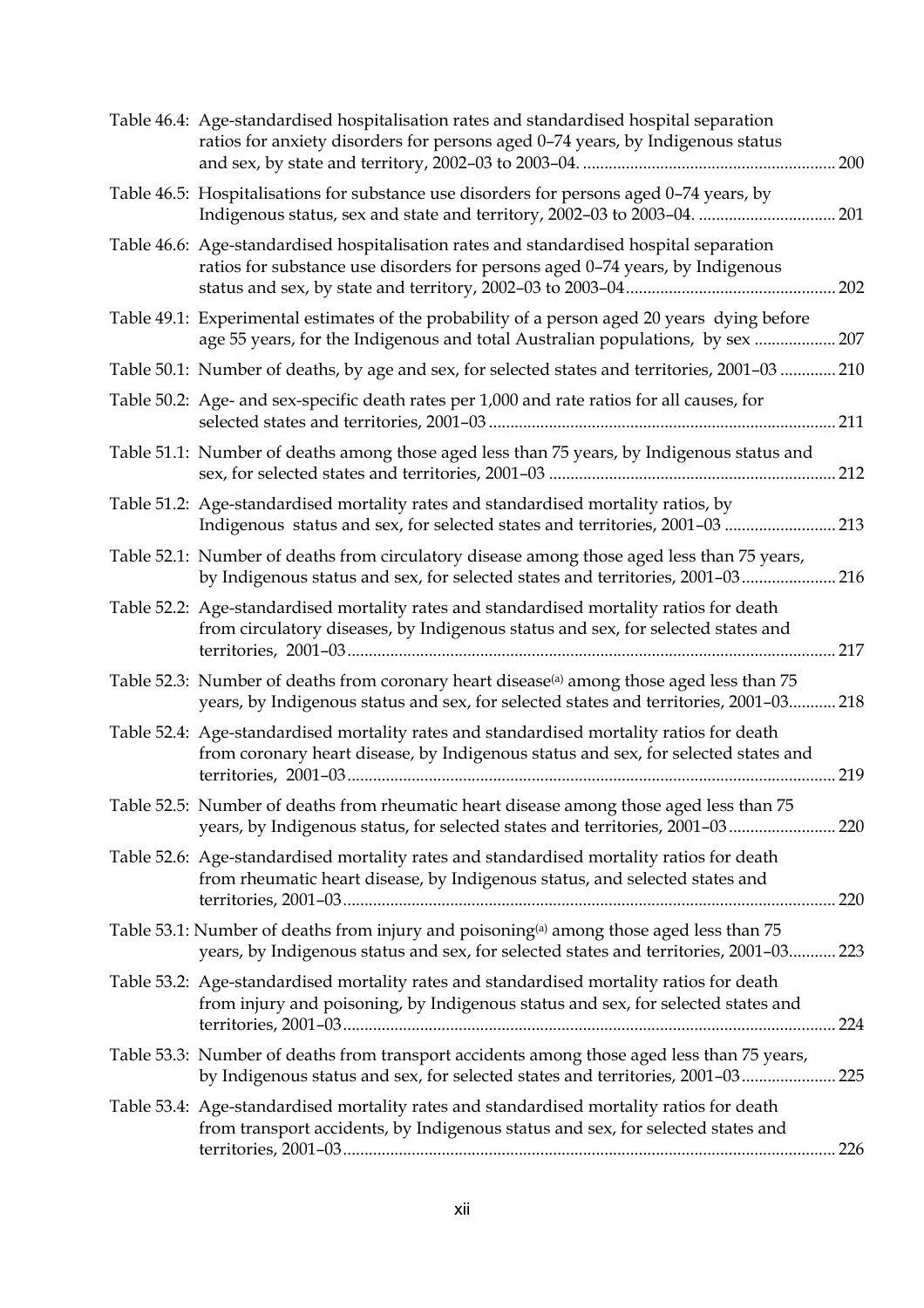| Table 53.5: Number of deaths from other accidents among those aged less than 75 years, by<br>Indigenous status and sex, for selected states and territories, 2001-03               | .227 |
|------------------------------------------------------------------------------------------------------------------------------------------------------------------------------------|------|
| Table 53.6: Age-standardised mortality rates and standardised mortality ratios for death<br>from other accidents, by Indigenous status and sex, for selected states and            | .228 |
| Table 53.7: Number of deaths from self-harm among those aged less than 75 years, by<br>Indigenous status and sex, for selected states and territories, 2001-03                     | .229 |
| Table 53.8: Age-standardised mortality rates and standardised mortality ratios for death<br>from self-harm, by Indigenous status and sex, for selected states and territories,     | 230  |
| Table 53.9: Number of deaths from assault among those aged less than 75 years, by<br>Indigenous status and sex, for selected states and territories, 2001-03                       | .231 |
| Table 53.10: Age-standardised mortality rates and standardised mortality ratios for death<br>from assault, by Indigenous status and sex, for selected states and territories,      | 232  |
| Table 54.1: Number of deaths from respiratory disease among those aged less than 75 years,<br>by Indigenous status and sex, for selected states and territories, 2001-03           | .234 |
| Table 54.2: Age-standardised mortality rates and standardised mortality ratios for death<br>from respiratory diseases, by Indigenous status and sex, for selected states and       | 235  |
| Table 54.3: Number of deaths from pneumonia among those aged less than 75 years, by<br>Indigenous status and sex, for selected states and territories, 2001-03 236                 |      |
| Table 54.4: Age-standardised mortality rates and standardised mortality ratios for death<br>from pneumonia, by Indigenous status and sex, for selected states and territories,     | .237 |
| Table 54.5: Number of deaths from lung cancer among those aged less than 75 years, by<br>Indigenous status and sex, for selected states and territories, 2001-03                   | .238 |
| Table 54.6: Age-standardised mortality rates and standardised mortality ratios for death<br>from lung cancer, by Indigenous status and sex, for selected states and territories,   | .239 |
| Table 55.1: Number of deaths from diabetes as an underlying cause among those aged less<br>than 75 years, by Indigenous status and sex, for selected states and territories,       |      |
| Table 55.2: Age-standardised mortality rates and standardised mortality ratios for death<br>from diabetes <sup>(a)</sup> as an underlying cause, by Indigenous status and sex, for |      |
| Table 55.3: The number of deaths from diabetes as an associated cause for people aged less<br>than 75 years, by Indigenous status and sex, for selected states and territories,    | .243 |
| Table 55.4: Age-standardised mortality rates and standardised mortality ratios for diabetes<br>as an associated cause, by Indigenous status and sex, for selected states and       |      |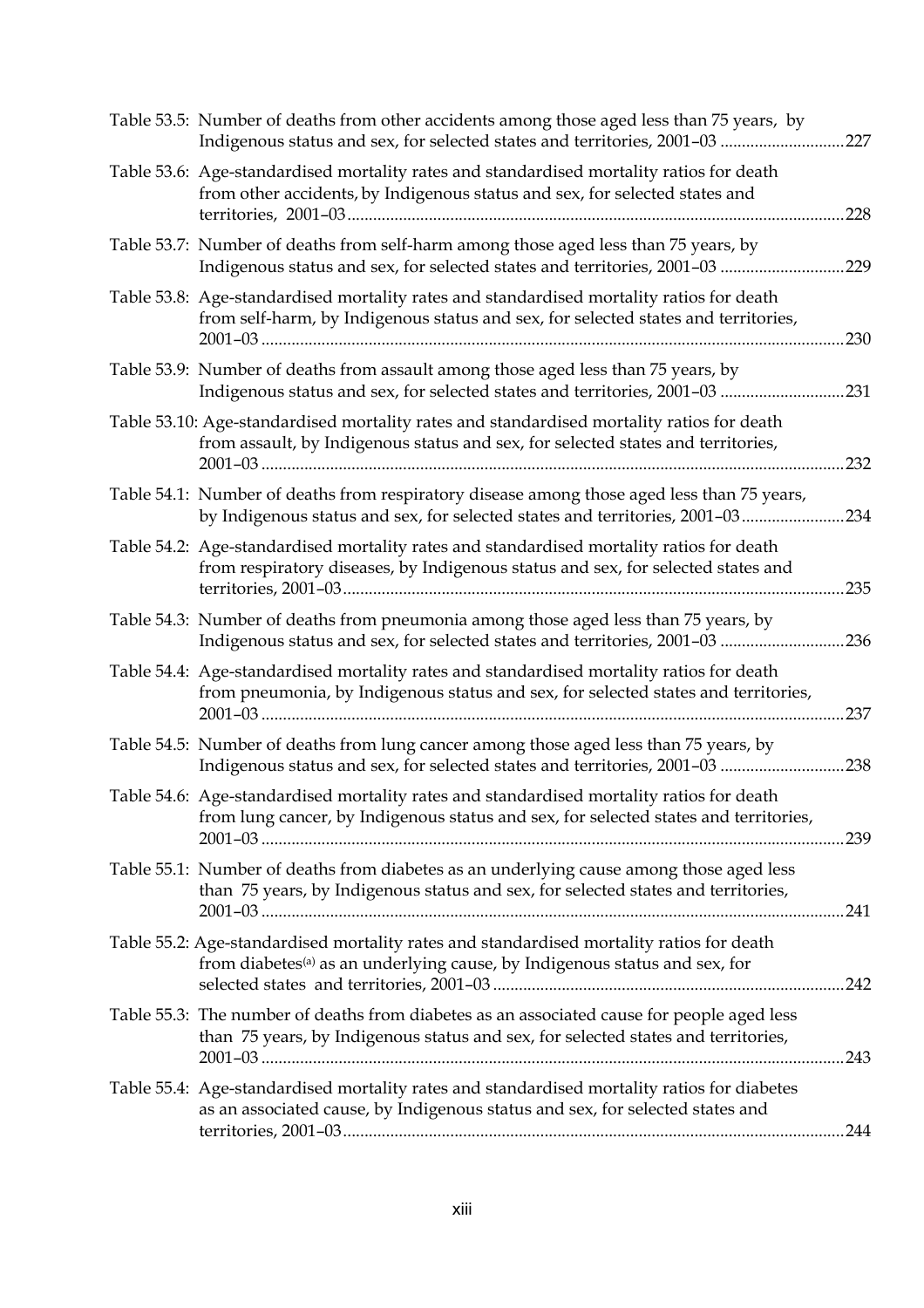| Table 55.5: The number of deaths from diabetes as an underlying or an associated cause for<br>people aged less than 75 years, by Indigenous status and sex, for selected states | 245 |
|---------------------------------------------------------------------------------------------------------------------------------------------------------------------------------|-----|
| Table 55.6: Age-standardised mortality rates and standardised mortality ratios for diabetes<br>as an underlying or an associated cause, by Indigenous status and sex, for       |     |
| Table 56.1: Number of deaths from cervical cancer among females aged less than 75 years,                                                                                        |     |
| Table 56.2: Age-standardised mortality rates and rate ratios for death from cervical cancer,                                                                                    |     |
|                                                                                                                                                                                 |     |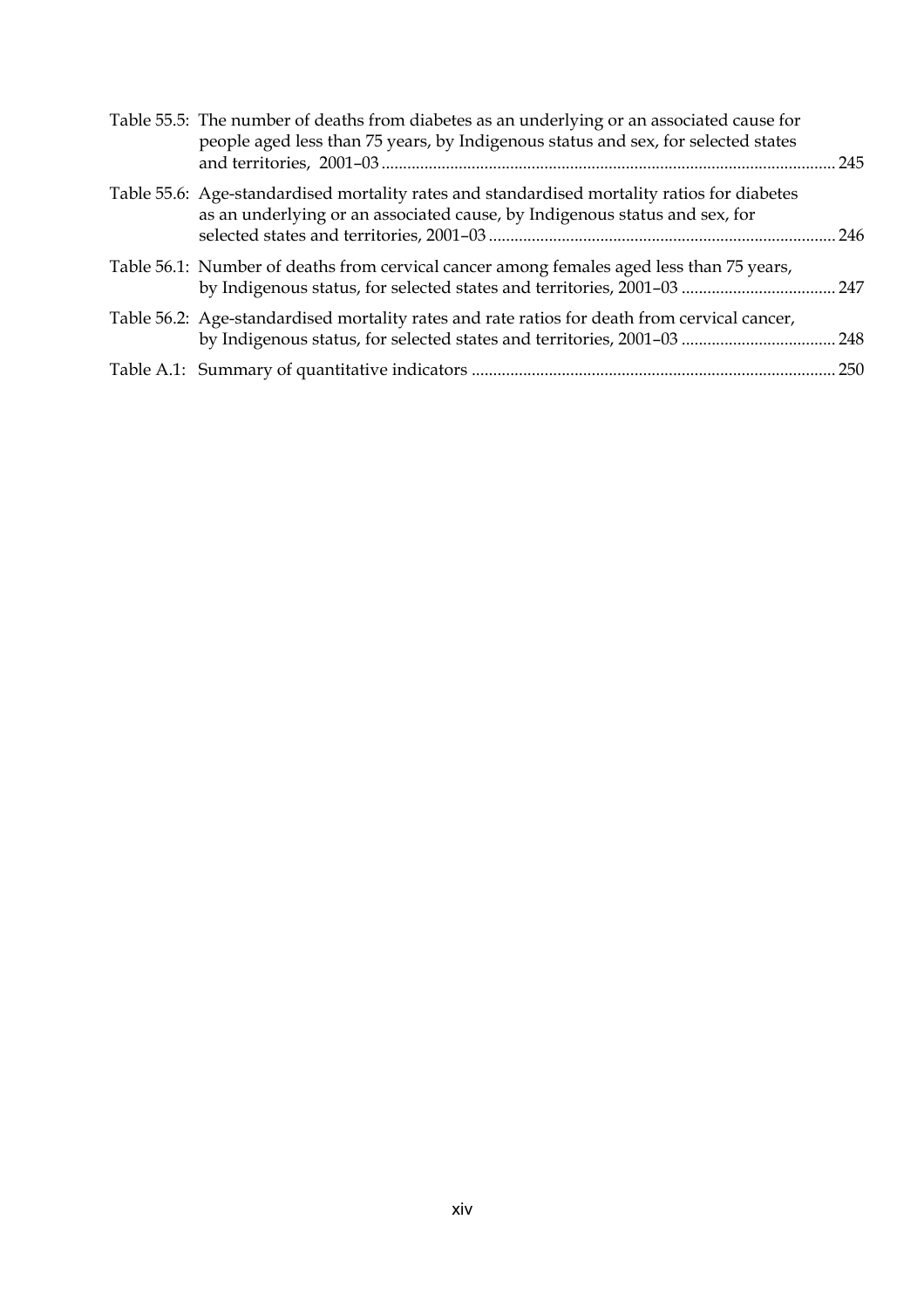## **List of figures**

| Figure 6.1: Infant mortality rates, by Indigenous status of the mother, selected states and                                                                             | 50   |
|-------------------------------------------------------------------------------------------------------------------------------------------------------------------------|------|
| Figure 6.2: Infant mortality rates in Australia, New Zealand, Canada and the United States,                                                                             |      |
| Figure 28.1: Proportion of low-birthweight babies, by mother's Indigenous status and state                                                                              | .134 |
| Figure 29.1: Current and ex-smokers, by state and territory, Indigenous Australians aged                                                                                |      |
| Figure 29.2: Current smokers, by age and sex, Indigenous Australians aged 18 years and                                                                                  | 138  |
| Figure 30.1: Proportion of drinkers who consumed alcohol at risky/high-risk levels in the<br>2 weeks prior to survey, by sex and age, Indigenous Australians, 2002  140 |      |
| Figure 30.2: Proportion who consumed alcohol in last 12 months, by state and territory,                                                                                 |      |
| Figure 48.1: Rates of stillbirths, by mother's Indigenous status, by state and territory, 2000-02  206                                                                  |      |
| Figure 51.1: Age standardised mortality rates of people in Australia, New Zealand, the                                                                                  |      |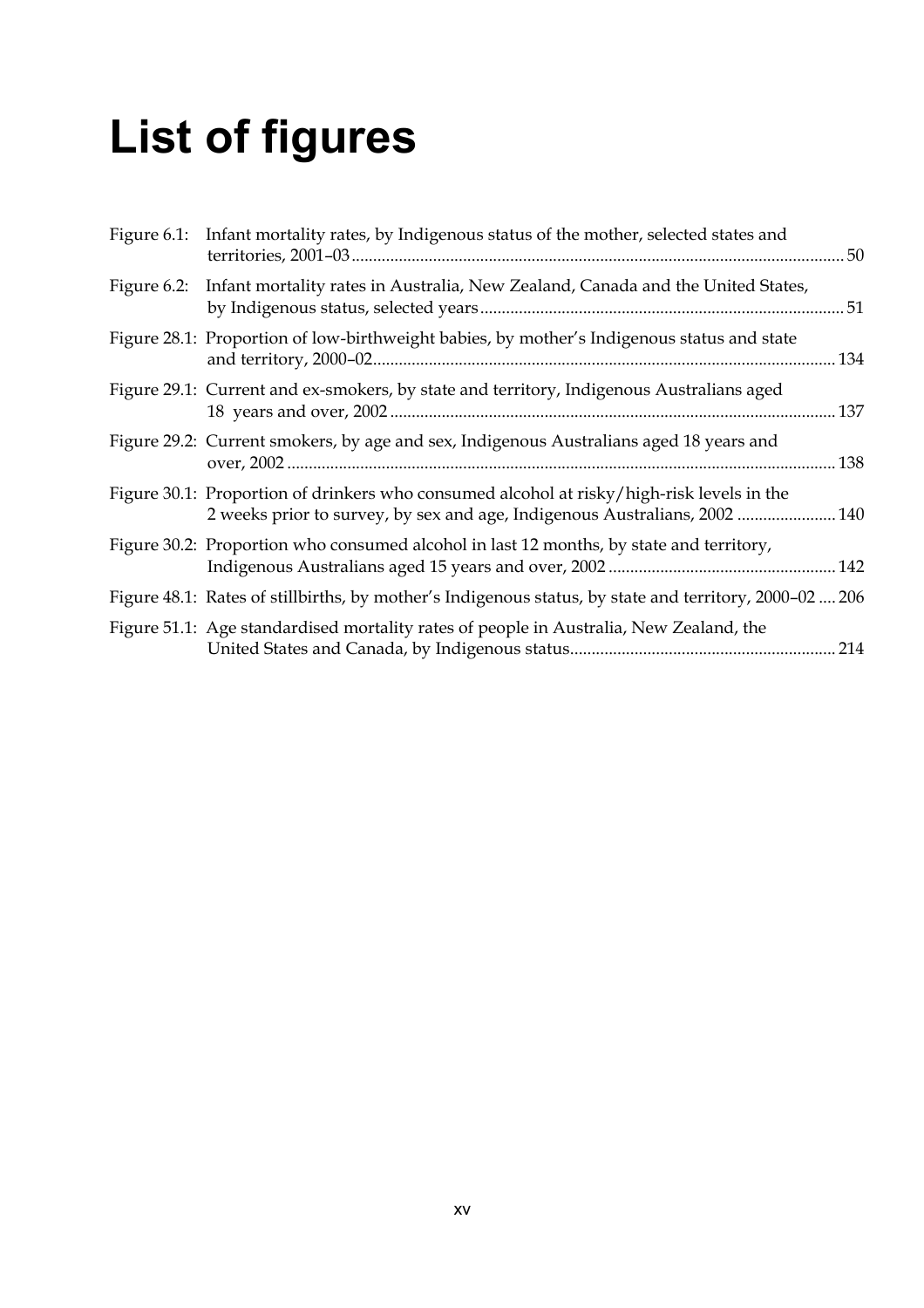## **Executive summary**

This is the second national summary report on the refined set of 56 health performance indicators for Aboriginal and Torres Strait Islander peoples. The indicators are designed to provide an assessment of whether the health of Indigenous people is improving and to highlight problem areas that Australia's health system should address as high priorities.

This report, like many previous reports, draws attention to the relatively poor quality of the data on the health of Aboriginal and Torres Strait Islander peoples. This means that comprehensive comparisons between states and territories are not yet possible. This executive summary is intended to highlight particular areas that warrant further attention.

### **General health**

Life expectancy at birth is significantly lower for Aboriginal and Torres Strait Islander people than for all Australians (Indicator 5). Also, the probability of a 20-year-old person dying before his or her 55th birthday is 2 to 6 times higher for Indigenous Australians than for all Australians (Indicator 49). The proportion of births to Indigenous mothers that are low birthweight is twice the rate observed in non-Indigenous mothers (Indicator 28). The infant mortality rate in selected jurisdictions, despite showing declines over the last 10 years, continues to be 3 times that of the non-Indigenous population (Indicator 6).

### **Diseases and conditions**

The major causes of early adult deaths in the Aboriginal and Torres Strait Islander population are chronic diseases such as diabetes, circulatory diseases (including rheumatic heart disease), cancer and respiratory system diseases. Death rates from diabetes are between 7 and 20 times as high as the rates in the non-Indigenous population (Indicator 55). Death rates from circulatory system diseases in the Indigenous population are 4 to 5 times the rate in the non-Indigenous population (Indicator 52). Death rates from respiratory diseases are between 5 and 6 times as high, and death rates from lung cancer are between 2 and 3 times as high (Indicator 54).

Rates of infection with chlamydia, gonococcus and syphilis are also high (Indicator 39). Sexually transmitted diseases are avoidable, and untreated sexually transmitted diseases can lead to serious complications and the continued spread of the diseases.

Social and emotional wellbeing is an important area for Aboriginal and Torres Strait Islander peoples. Mortality from self-harm is 2 to 4 times the rate in the non-Indigenous population, and morbidity is 2 to 3 times as high (Indicators 53 and 42). Hospitalisation rates for depressive and anxiety disorders are between 1 and 3 times the rates in the non-Indigenous population (Indicator 46).

Across the states and territories with the more complete coverage of hospitalisations and deaths data, Indigenous people are hospitalised for injury at between 3 and 4 times the rates of non-Indigenous people, and die from injury at between 2 and 4 times the rates of non-Indigenous people (Indicators 42 and 53). Prominent among injuries leading to hospitalisation or death is assault—hospitalisations for Indigenous people are between 12 and 27 times the rate for non-Indigenous people, while death rates for Indigenous people are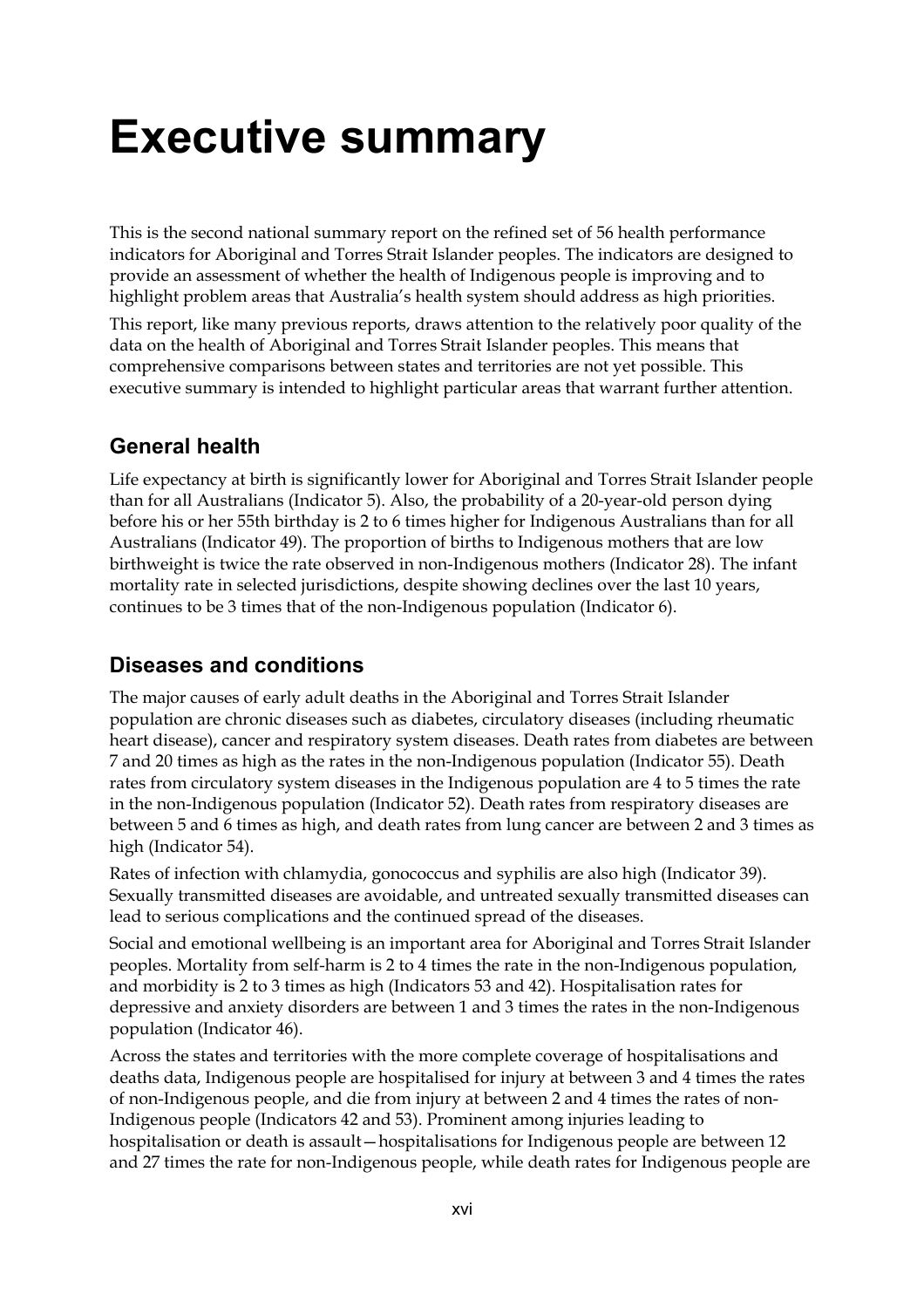between 5 and 12 times the rate for non-Indigenous people (Indicators 42 and 53). For injury resulting from assault, just over half of Indigenous hospitalisations are female, compared with less than one-quarter of non-Indigenous hospitalisations.

### **Health risk factors**

A large proportion of Indigenous people are exposed to behaviours that place their health at risk in the short and long term. Approximately 48% of Indigenous adults are overweight or obese (Indicator 31), 53% are current smokers (Indicator 29), and 69% consume alcohol. Of those who consume alcohol, 50% consume it at risky or high-risk levels in the last 12 months (Indicator 30). The rate of hospitalisation for substance use disorders is 5 to 8 times higher in the Indigenous population (Indicator 46).

### **Education, employment and the health workforce**

Indigenous Australians are much less likely to complete secondary school education (Indicator 8) than non-Indigenous Australians and are 3 times as likely to be unemployed (Indicator 9). Aboriginal and Torres Strait Islander people are underrepresented in the Australian professional health workforce, representing 1.3% of the health workforce (Indicator 20). Aboriginal and Torres Strait Islander people who are training or have qualified in key health professions are also underrepresented (Indicator 21).

### **Health system capacity**

A number of the indicators provide measures of the current capacity of the Australian health system to provide health promotion and primary health care for Indigenous Australians (Indicators 2, 4 and 20).

Just over \$1,788 million was estimated to have been spent on Indigenous health in 2001–02, an increase of \$432 million from 1998–99. This was 2.8% of total national health expenditure in 2001–02. Average expenditure was \$3,901 per Indigenous person compared to \$3,308 per person spent on all other Australians—a ratio of \$1.18 for every \$1 spent on other Australians. While the per person spending on health services for Indigenous people is slightly higher than for other Australians, any analysis of per person spending on health services for Indigenous people should take into account the comparatively poor health of Indigenous people (Indicator 2).

In relation to expenditure on health promotion programs for Aboriginal and Torres Strait Islander people, there is considerable variation across states and territories. Expenditure in 2003–04 ranged from nil in Tasmania to \$6 million in Victoria (Indicator 4). In relation to overall expenditure on health care, the ratios of expenditure on Indigenous to non-Indigenous Australians under the Medicare Benefits Schedule and the Pharmaceutical Benefits Scheme were just 0.40 and 0.32 respectively (Indicator 2). These programs are a principal route for the delivery of primary health care to both Indigenous and non-Indigenous Australians. The ratio of Indigenous to non-Indigenous expenditure for all programs funded and administered by the Australian Government was 0.86.

In 2001, only 0.3% of doctors and 0.5% of nurses were Indigenous (Indicator 20), although the numbers are increasing. Another way to improve access to services is to reduce the cultural barriers that confront Indigenous people seeking treatment in mainstream health services. A considerable amount of variation exists between states and territories in the cultural awareness training that is provided to professional staff (Indicator 24).